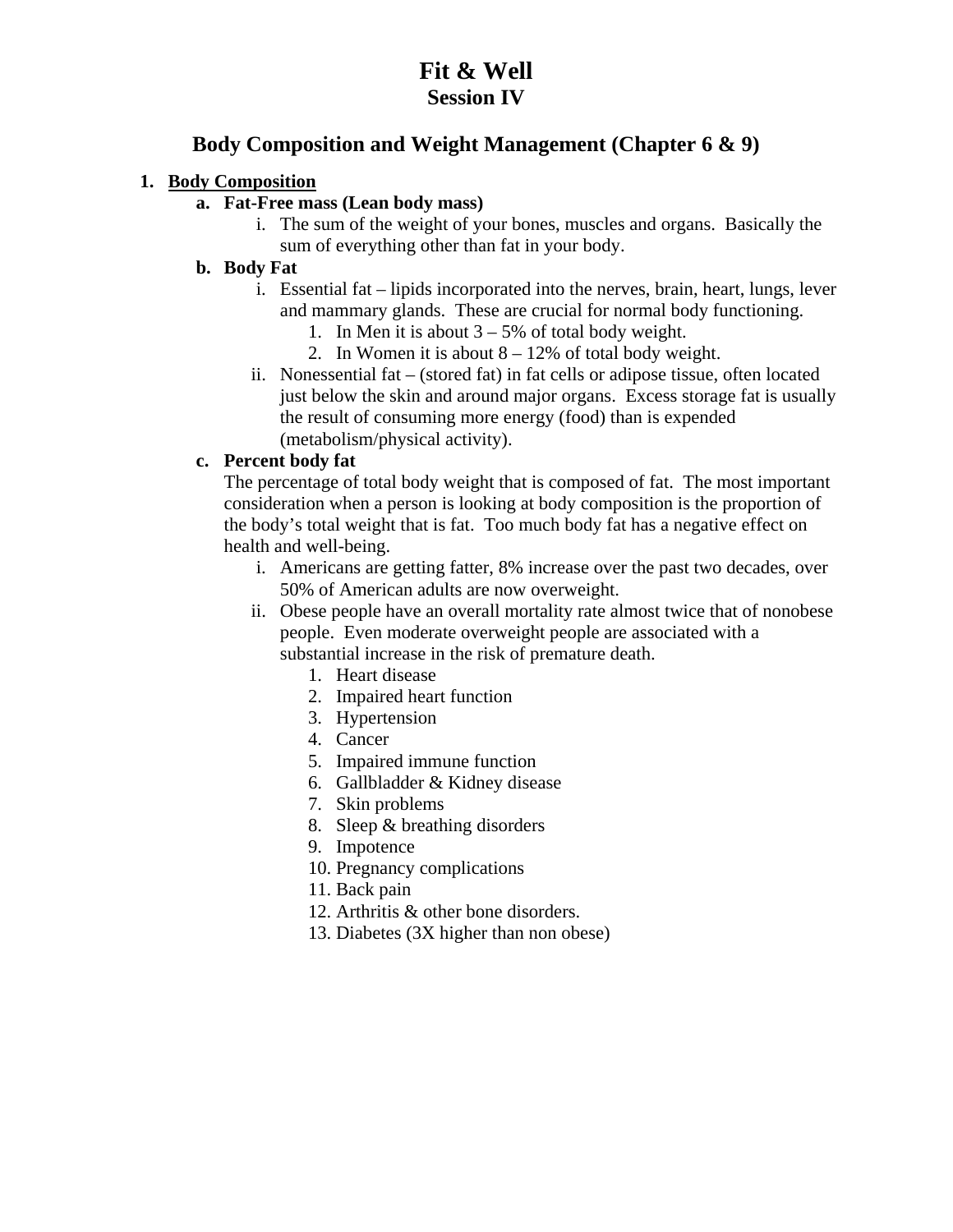#### **d. Assessing Body Composition**

- i. **BMI Body mass index**. A rough measure of body composition that is useful for classifying the health risks of body weight. The body mass index is based on the concept that a person's weight should be proportional to height. BMI is calculated by dividing body weight (in kilograms) by the square of your height (in meters). See lab 6.1 to find your BMI.
- ii. **Skinfold Measurements** measuring the thickness of skinfolds at various sites on your body to calculate percentile body fat. Skinfolds are measured with a caliper. The caliper are spring-loaded calibrated jaws that measure the thickness of the skinfolds.
- iii. **Underwater Weighting** Hydrostatic (underwater) weighing is considered the most accurate indirect way to measure body composition. An individual is submerged and weighted under water. This procedure is based on the theory that fat people tend to float and weigh less underwater.
- iv. **The Bod Pod** a small chamber containing computerized sensors that measure body composition by air displacement rather than water displacement. It calculates how much air is displaced by the person who is sitting inside a chamber.
- v. **Bioelectrical Impedance Analysis (BIA).** Small electrical currents are sent throughout the body and measure the body's resistance to the electrical current. Fat-free tissues are good conductors of electrical current, fat is not. The amount of resistance to electrical current is related to the amount off fat-free tissue in the body (the lower the resistance, the greater the fat-free mass) and can be used to estimate percent body fat.

### **vi. Body Fat Distribution**

- 1. Waist circumference measurement.
	- a. Men 40 inches or higher is bad.
	- b. Women 35 inches or higher is bad.
- 2. Waist to hip ratio calculation.
	- a. Young men  $-0.94$  or higher  $=$  significant increase risk.
	- b. Young women  $-0.82$  or higher  $=$  significant increase risk.

### **2. Weight Management**

Controlling body weight is really a matter of controlling body fat. The "secret" to managing body weight is to balance calories consumed with calories expended in daily activities – in other words, eating a moderate diet and getting regular physical activity.

- a. **Overweight** A body weight that falls above the range associated with minimum mortality, weighting 10% or more over the recommended weight or having a BMI over 25.
- b. **Over Fat** A body that is carrying excessive fat measured by body composition.
- c. **Obesity** Severely overweight, with an excess amount of body fat, weighting 20% or more over the recommended weight or having a BMI over 30. See figure 6.2 (p. 158)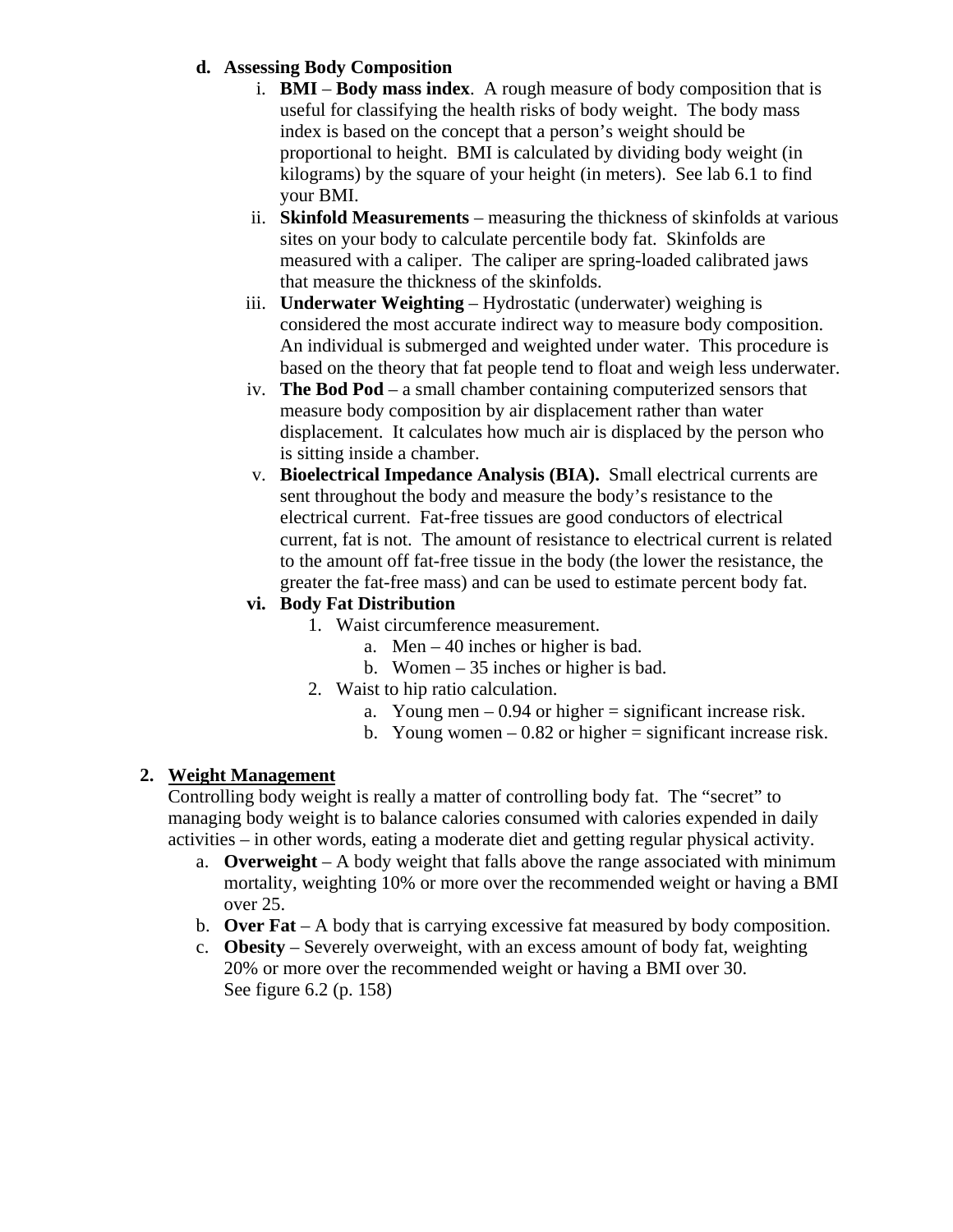#### **Factors contributing to excess body fat**

- 1. Genetic factors. It is estimated that genetic contribution to obesity varies widely from 5% to 40%. More than 20 genes have been linked to obesity.
- 2. Genes influence body size and shape, body fat distribution, and metabolic rate.
- 3. If both parents are overweight, their children are twice as likely to be overweight as children who have only one overweight parent.
- 4. However, genes are not destiny. An increase in exercise and attention to diet can help a person maintain a healthy body weight, regardless of genetic factors.
- 5. Lifestyle choices remain the cornerstone of successful weight management.

#### **Physiological Factors**

- 1. Metabolism is a key physiological factor in regulation of body fat and body weight.
- 2. Resting metabolic rate (RMR) accounts for 55% 75% of daily energy expenditure.
- 3. Both heredity and behavior affect metabolic rate.
- 4. Men have a higher RMR than women because of the higher proportion of muscle mass.
- 5. Exercise has a positive effect on metabolism.
- 6. Hormones play a role in the accumulation of body fat, especially for females.
	- a. Hormonal changes at puberty, during pregnancy, and at menopause contribute to the amount and location of fat accumulation.
	- b. Leptin a hormone secreted by the body's fat cells, is carried to the brain to let the brain know how big or small the body's fat store are. The brain then regulates the appetite and metabolic rate accordingly to the information received from leptin.

### **Weight Cycling**

Repeatedly losing and regaining weight is known as weight cycling or yo-yo dieting. Studies have not yet conclusively shown weight cycling to be harmful to the health of an obese person. Losing even a few pounds brings substantial health benefits.

### **Lifestyle Factors**

How you conduct your lifestyle will have a great influence your body weight.

- **1. Eating habits.** 
	- $\checkmark$  Poor eating habits

 $\checkmark$  Over eating

 $\checkmark$  High fat, high sugar, high calorie foods

### **2. Physical activity**

- $\checkmark$  Decline in physical activity
- $\checkmark$  Leisure time is spent on TV, surfing internet, video games.
- $\checkmark$  60% of inactivity can be linked to excessive TV viewing.
- $\checkmark$  On average Americans exercise 15 minutes per day and watch 150 minutes of TV.
- $\checkmark$  Remote controls, elevators, and power mowers, have reduced daily physical activity.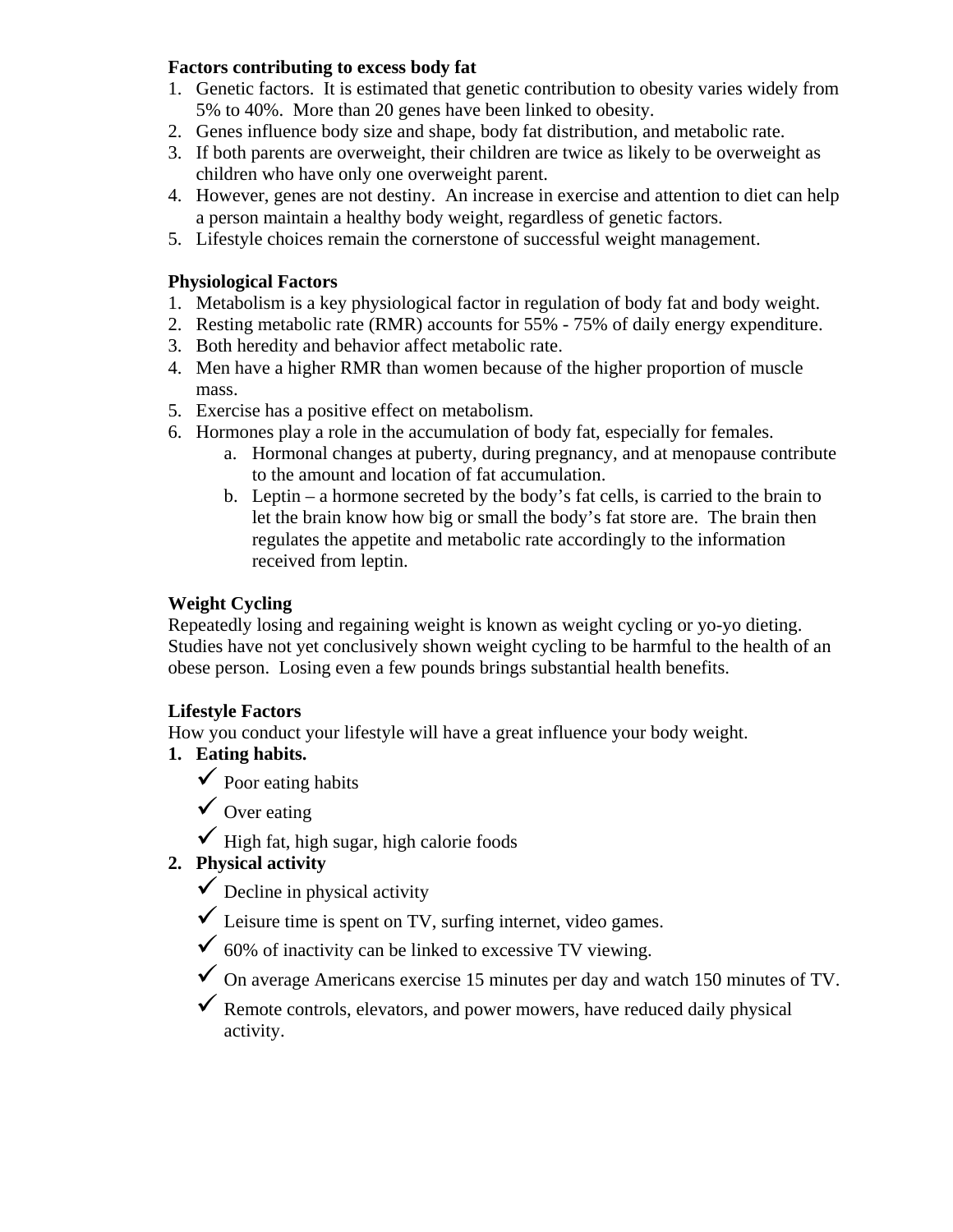#### **3. Psychosocial Factors**

Using food as a means of coping with stress and negative emotions.

- $\checkmark$  Eating provides a powerful distraction from difficult feelings of loneliness, anger, boredom, anxiety, shame, sadness, inadequacy.
- $\checkmark$  Combats low moods, low energy levels, and low self-esteem.

 $\checkmark$  **Binge eating** – a pattern of eating in which normal food consumption is interrupted by episodes of high consumption.

 $\checkmark$  Obesity is strongly associated with socioeconomic status. More women are obese at lower income levels than men, but men are somewhat more obese at higher levels.

 Families and cultures have a strong influence on your eating habits and psychosocial feeling about food.

- o Symbol of love and caring
- o Integral part of social gathering and celebrations.

### **Adopting a Healthy Lifestyle for Successful Weight Management**

# **Diet and Eating Habits**

Diet - The daily food choices that you select.

- o Total Calories
	- 1600 for sedentary women and some older adults
	- 2200 for most children, teenager girls, active women, and many sedentary men.
	- 2800 for teenage boys, many active men, and some very active women.
- o Energy balance may be more important consideration for weight management that counting calories consumed.

# **Portion Sizes**

- o Portion sizes of packaged foods and of foods served at restaurants have increased in size
- o We underestimate the amount of food we eat.
- o Limiting portion sizes is critical for weight management.
- o See Chapter 8 for more information and hints on portion sizes.

### **Energy (Calorie) Density**

The number of calories per ounce or gram of weight in a food

- o The certain weight of food can reduce hunger and leads to the feeling of fullness and satisfaction.
- o Some foods are relativity heavy but have fewer calories.
	- Fruit with breakfast and for dessert.
	- Extra vegetable to sandwiches, casseroles, stir-fry dishes, pizza, pasta dishes, and fajitas.
	- Start meals with a bowl of broth-based soup; include a green salad or fruit salad.
	- Snack on fresh fruits and vegetables rather than crackers, chips, or other energy-dense snack foods.
	- Limit serving sizes of energy –dense foods such as butter, mayonnaise, cheese, chocolate, fatty meats, croissants, and snack foods that are fried or high in added sugars.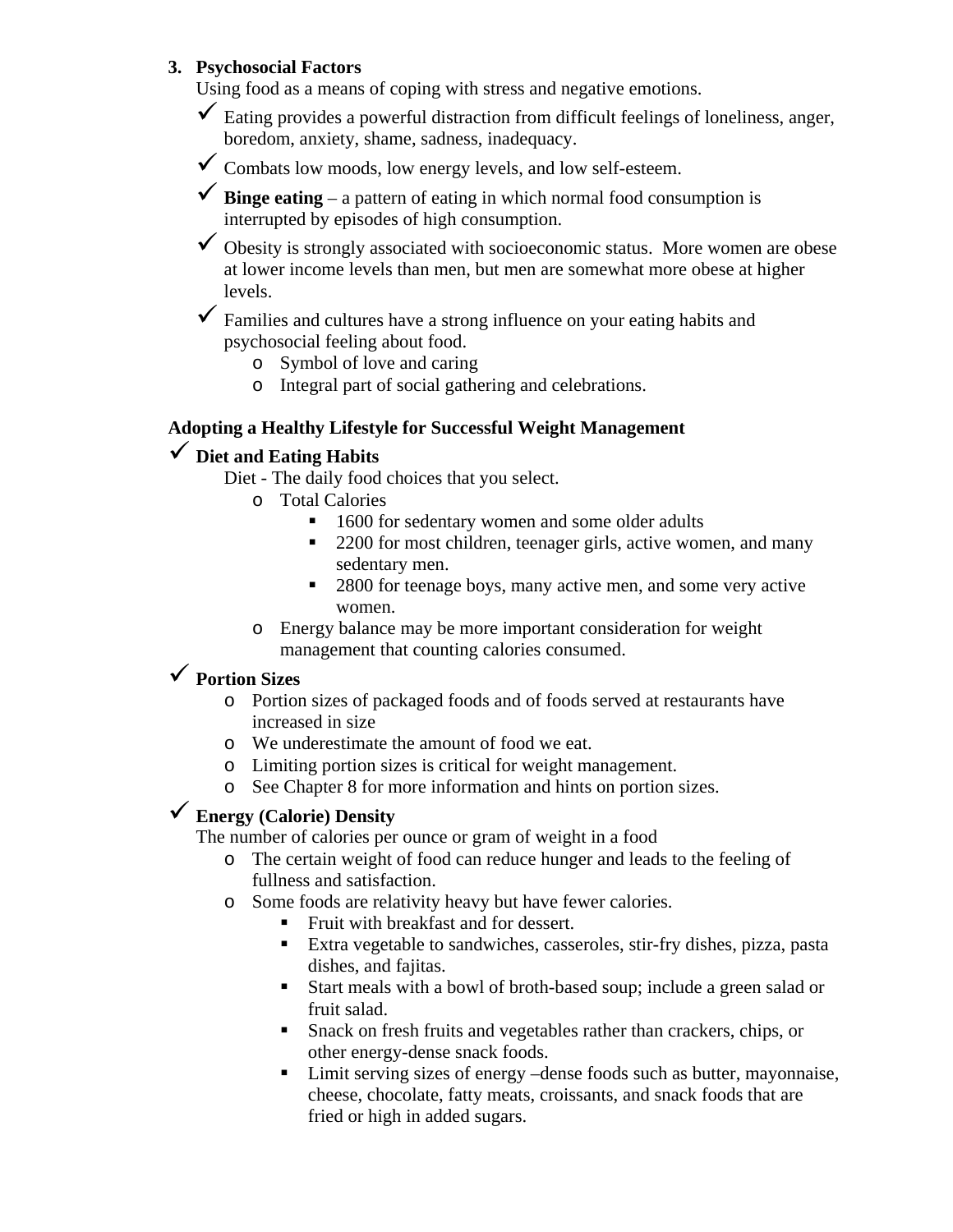## **Fat Calories**

- o Avoid overeating fatty foods.
- o Fat calories are more easily converted to body fat than calories from protein or carbohydrates.
- o Limiting fat in the diet can also help you limit your total calories.
- o No more than 66 grams of fat in a 2000 calorie daily diet.
- o Foods rich in fat
	- Oils
	- **Margarine**
	- **Butter**
	- Cream
	- $\blacksquare$  Lard
	- Meat processed foods
	- Fast foods
	- **Nuts**
	- **Seeds**
	- Avocados

# **Complex Carbohydrates**

Help to provide a feeling of fullness that can keep you from overeating. Carbohydrates should make up about 55 – 65% of your total daily calories.

- o Breads
- o Pasta o Vegetables
- o Whole grains

### **Simple Sugars and Refined Carbohydrates**

- o Foods that are high in added simple sugars provide calories but few nutrients.
- o These foods may trigger overeating in some people by affecting the rate of glucose absorption and the levels of hormones that influence appetite.

# **Protein**

- $\circ$  Protein intake should be 10 15% of total daily calories.
- o Protein not needed by the body for growth and tissue repair will be stored as fat.
- o Foods high in protein are also high in fat.
- o High protein low carbohydrate diet does not conform to the Dietary Guidelines for Americans and is difficult to maintain.

# **Eating Habits**

- o Eating small, frequent meals, three or more a day plus snacks, on a dependable, regular schedule, will help with weight management.
- o Skipping meals leads to excessive hunger, increase vulnerability to binge eating or snacking on high calorie, high fat, or sugary foods.
- o Eat everything in moderation, making healthier choices, on a regular schedule.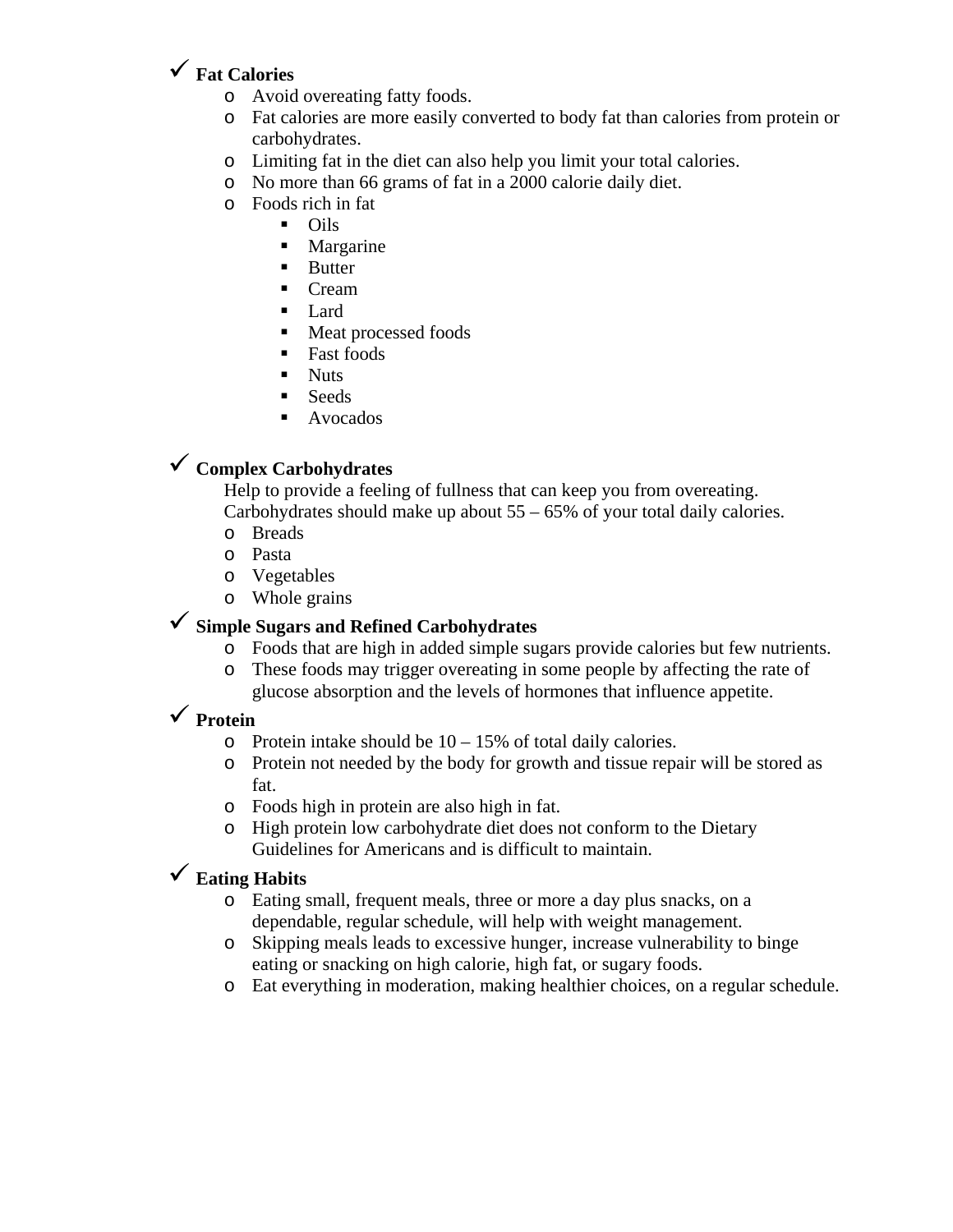### **Approaches to Overcoming a Weight problem**

## **Doing It Yourself**

- o You do not need a special formal program to lose weight. (Weight Watcher, Jenny Craig, etc…)
- o Choosing to exercise with a good diet, leads to a successful weight loss.
- o Change in lifestyle will help with long-term weight loss.
- o Don't try to lose more that 0.5 to 2 pounds per week.

# **Diet Books**

- o Most diet books make empty promises
- o Tips for choosing a good diet book
	- Reject books that take an unbalanced approach to weight loss.
	- Reject books that are based on "scientific break-through" or have the "secret" to success
	- Reject books that use gimmicks.
	- Reject books that promise quick weight loss or limit food selection.
	- Accept books that advocate a balanced approach, plus exercise, with sound nutritional advice.

# **Dietary Supplements and Diet Aids**

- o New fad in our society.
- o Typically promise a quick and easy path to weigh loss.
- o Most are marked as dietary supplements, which are subject to fewer regulations than over the counter medications.
- o Use critical thinking before buying these type of products.

### **Body Image**

The collective picture of the body as seen through your mind's eye, perceptions, images, thoughts, attitudes, and emotions. It can be positive or negative.

# **Sever Body Image Problems**

- o Some people become preoccupied by a perceived defect in appearance, thereby damaging self-esteem and interfering with relationships.
- o A negative body image can lead to restrictive diets, eating compulsively, or developing some form of eating disorders.
- o Body dysmorphic disorder (BDD) are people who have extreme dissatisfaction with their body image.
- o BDD is related to obsessive-compulsive disorder.
- o BDD can lead to depression, social phobia, and suicide.
- o People with a eating disorder typically have severely distorted body image.
- o Muscle dysmorphia, a disorder experienced by some body builders.

# **Acceptance and Change**

- o Changes should be made to lifestyle to be successful.
- o By a change in lifestyle, the body weight and shape can develop naturally and appropriately for your genetic makeup.
- o Knowing the limits to healthy change and learning to accept those limits is crucial for overall wellness.
- o Weight management with obesity needs to take place in a positive and realistic atmosphere. Losing as few as 10 pounds can reduce blood pressure and improve mood.